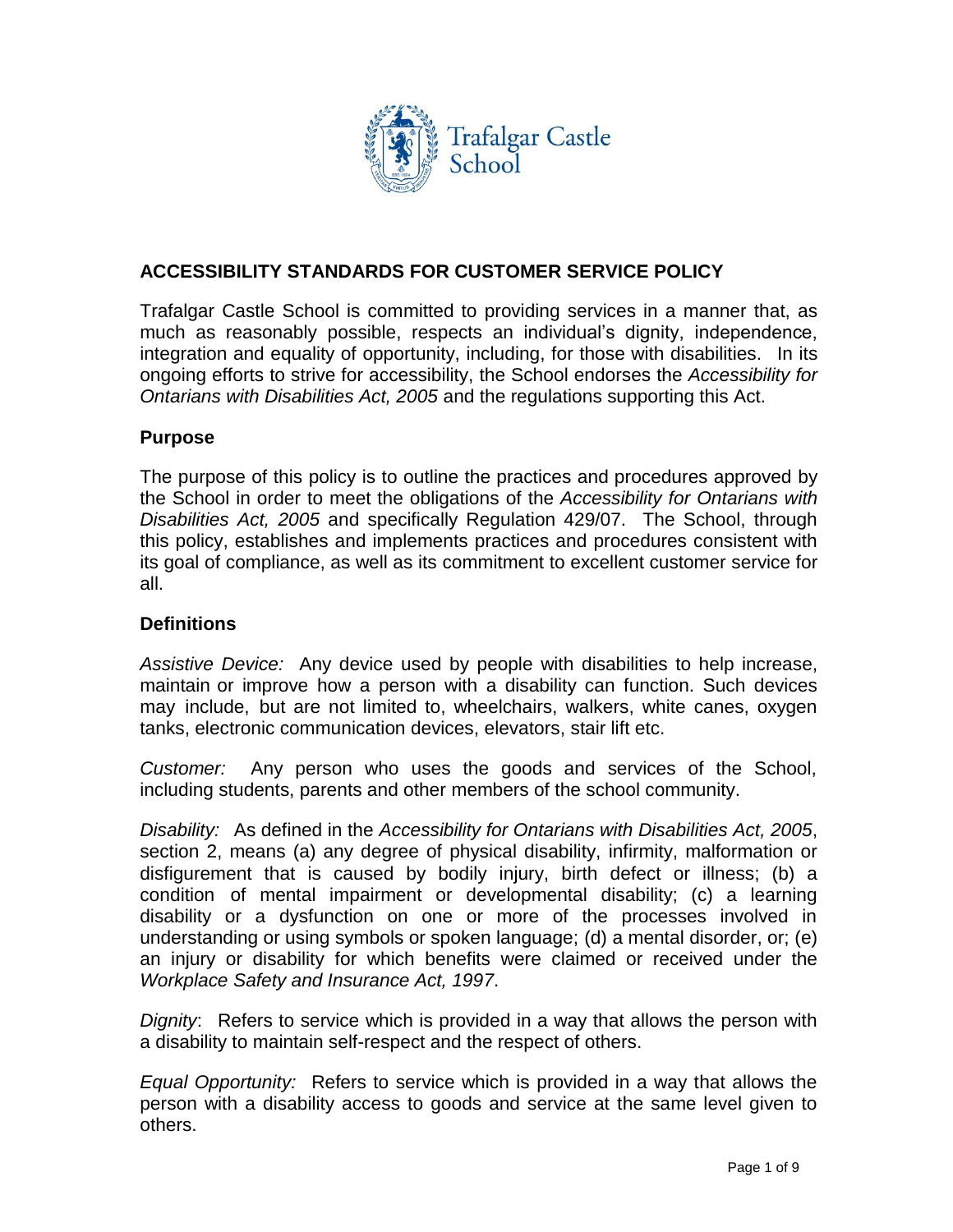

*Independence:* Allows the person with a disability to do things on their own without unnecessary interference from others.

*Integration:* Refers to service which is provided in a way that allows the person with a disability to benefit from the same services, in the same place, and in the same or similar manner as other customers, unless an alternate measure is necessary to enable the person with the disability to access the goods or services.

*Service Animal:* An animal is a service animal for a person with a disability if it is obvious that the animal is used by the person for reasons relating to help with his or her disability; or if the person provides a letter from a regulated health professional confirming that the person needs the animal to help with his or her disability.

*Support Person:* A person who assists a person with a disability with communication, mobility, personal care or medical needs as they access the services of the School. A support person is distinct from an employee who supports a student in the system.

### **Objectives**

- 1. This policy aims to ensure that people with disabilities are given the same opportunity as others to obtain and benefit from services offered by the School. Reasonable efforts will be made to ensure that services offered by the School are provided in such a way that the key principles of independence, dignity, integration and equality of opportunity are respected.
- 2. Reasonable efforts will be made to ensure that people with disabilities have the same opportunity of access to our services in the same location and in a similar way as these services are available to all others we serve, unless an alternate measure is necessary, whether temporarily or on a permanent basis, to enable the person to access the service.
- 3. When communicating with a person with a disability, the person's specific disability will be taken into account.
	- (a) Use of Assistive Devices

People with disabilities may use their own personal assistive devices, or those that may be provided by the School, while obtaining any services provided in any premise of the School.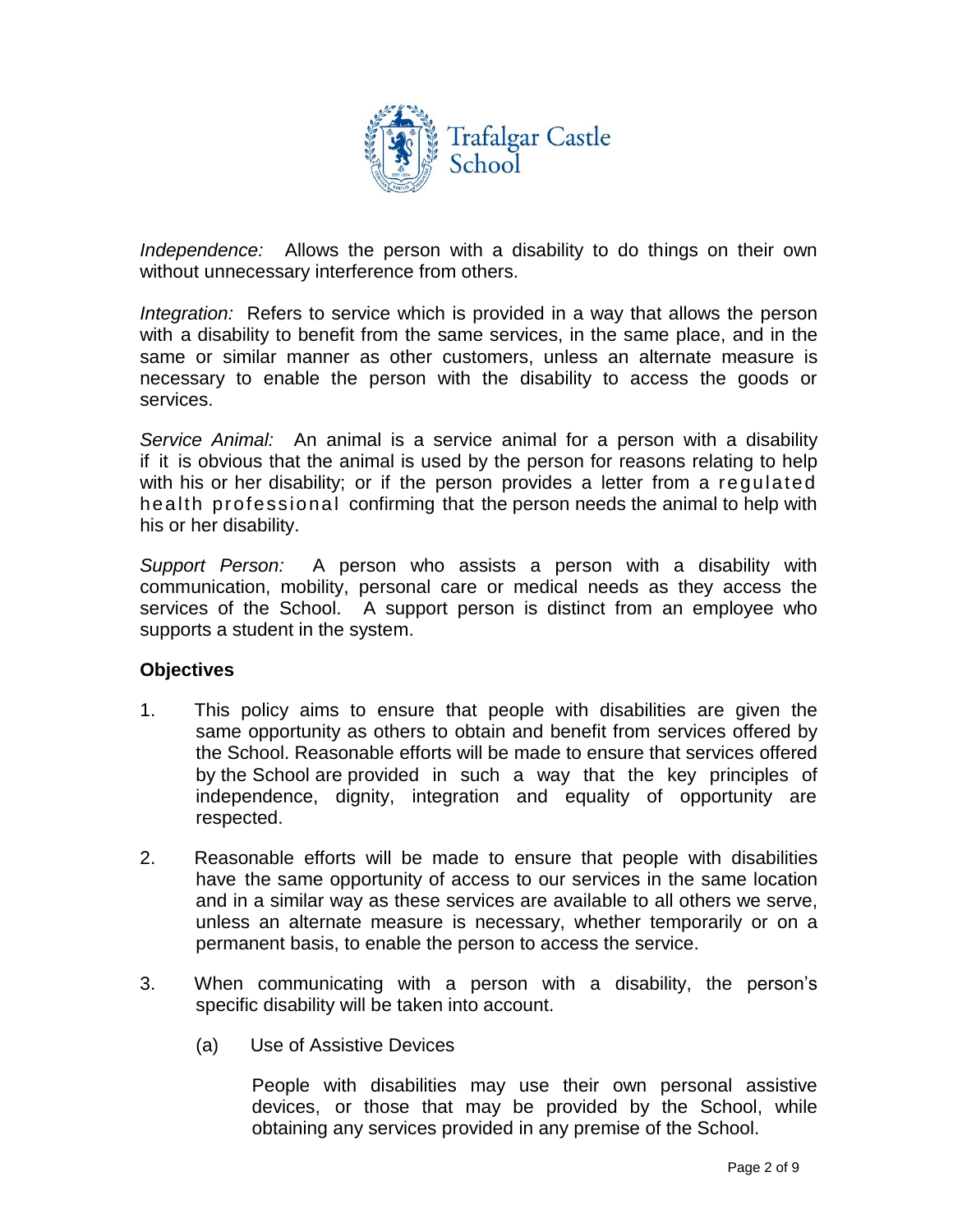

A person with a disability may enter any premise of the School with that assistive device unless not allowed by law. If the device is not allowed by law, the person will be so advised and alternate options will be explored. If barriers to the use of an assistive device exist at any premises, these barriers, where reasonably possible, will be removed.

(b) Service Animals

Service animals are allowed to enter premises with any person with a disability, except where animals are not allowed by law. Where an animal is not allowed by law, alternate options will be explored to provide the service to the person with a disability.

Where there is a risk to the health and safety of another person as a result of the presence of a service animal, consideration must be given to options available prior to the exclusion of a service animal. An example would be a situation where an individual has a severe allergy to the service animals. It is the School's expectation that the situation be fully analyzed and all measures to eliminate the risk be considered, for example, creating distance between the two individuals concerned, making reasonable alterations to schedules.

(c) Support Persons

Support persons are allowed to go with any person with a disability in any area, on any School premise. This will include attendance at any meetings or interviews. Depending on the circumstance, it may be appropriate for permission to be obtained from the person with the disability for their support person to attend a meeting or interview which could be considered private or confidential. This permission can take many forms, depending on the specific needs of the person with the disability, and may include, written or verbal permission, a nod of the head, or otherwise. Permission should be documented by School staff.

In some instances, the School may require that a person with a disability be accompanied by a support person when on School premises, but only in such instances where a support person is necessary to protect the health and safety of the person with the disability, or others on the premises.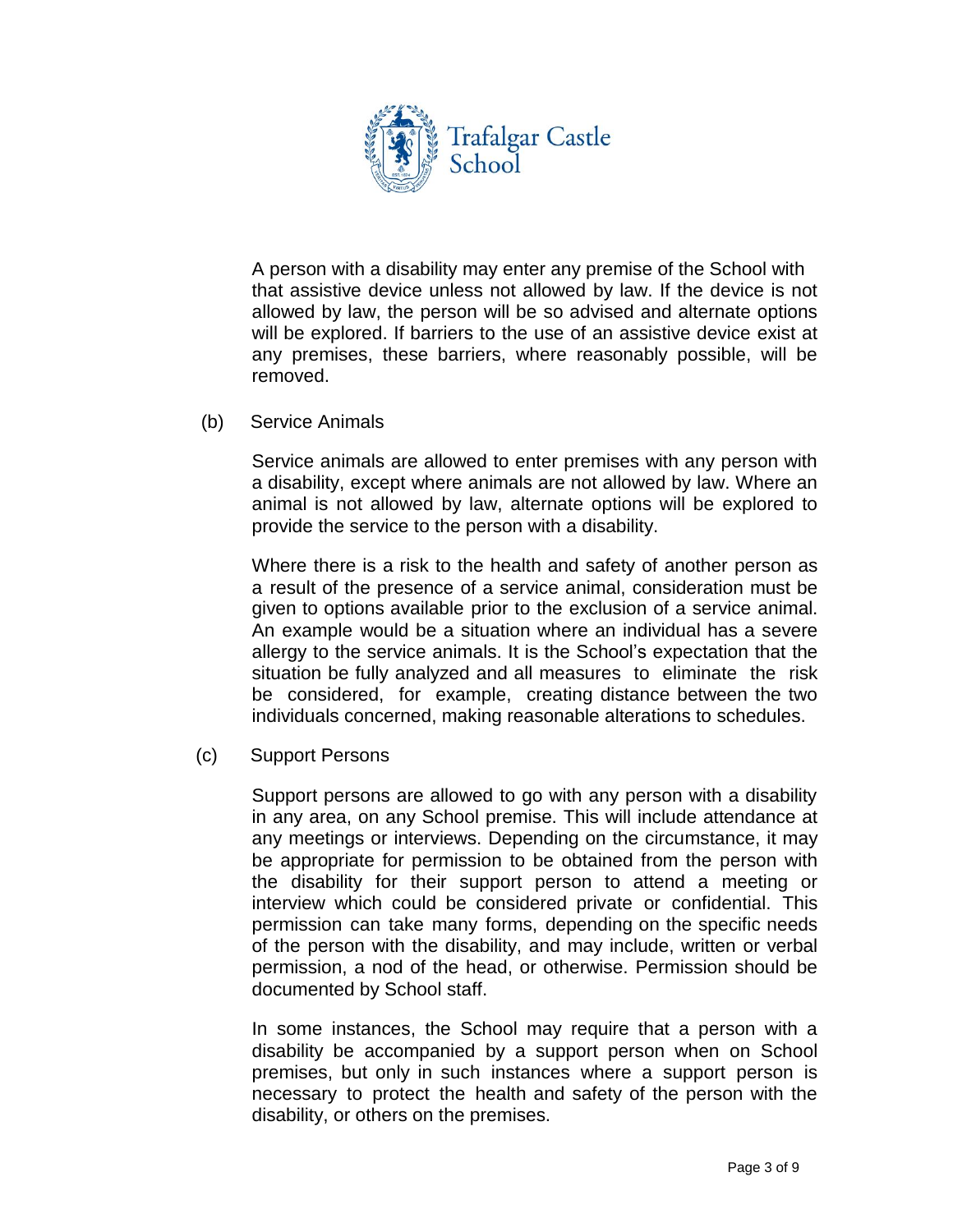

Before determining this requirement, the School will:

- Consult with the person with a disability to understand their needs
- Consider health or safety reasons based on available evidence
- Determine if there is no other reasonable way to protect the health or safety of the person or others on the premises

Any admission fees payable as a result of the person's attendance at the premise will be waived for the support person.

(d) Notice of Temporary Disruption

If there is a temporary disruption of facilities or services typically used by people with disabilities, notice of the disruption will be provided. Notice must include information about the reason for the disruption, the anticipated duration of the disruption and a description of alternative facilities or services, if any, that are available. This policy enables School staff, as appropriate, to prepare and implement required notices.

Notice may be given by posting information at the premise, on the School website, voice messaging or any other reasonable alternative in the particular circumstances. It is expected that consideration will be given to which people with disabilities will be most affected by the disruption and steps will be taken to ensure that the information about the disruption will be communicated in a way that best matches these needs.

(e) Customer Service Training

The School will ensure that all employees, volunteers, board members, committee members and independent service providers who provide services on the School's behalf, receive training about the provision of its services to persons with disabilities.

The training will include a review of the purposes of the *Accessibility for Ontarians with Disabilities Act, 2005* and the requirements of Regulation 429/07 and address the following matters:

how to interact and communicate with persons with various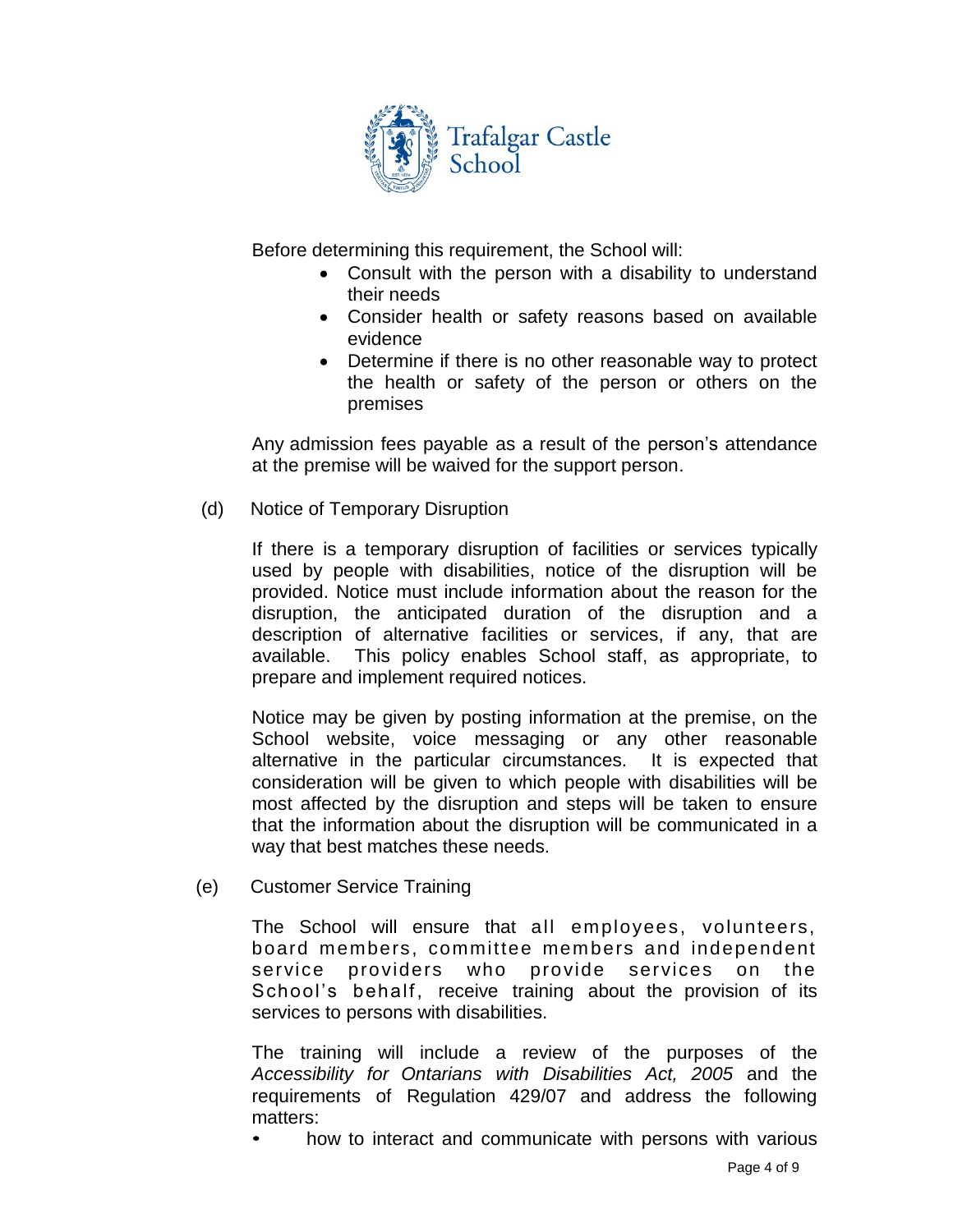

types of disabilities;

- how to interact with persons with disabilities who use an assistive device or require the assistance of a guide dog or other service animal or support person;
- how to use equipment or devices available on School premises, if any, that may assist with the provision of services; and
- what to do if a person with a particular disability is having difficulty accessing School services.

Training will be provided to each person as soon as practicable after assignment of applicable duties. Ongoing training will also be provided in connection with any changes to the policies, practices and procedures relating to the provision of services to people with disabilities. Records of the training will be kept including, the dates on which the training is provided and the number of individuals to whom it was provided.

(f) Feedback Process and Requirements

Any person wishing to provide feedback to the School about the manner in which it provides service to people with disabilities may do so in a variety of ways, including, in person, by telephone, in writing by email, hard copy, or fax, or by some other communication technology. Accessible formats and communication supports will be made available upon request.

Upon receipt of a complaint, the complaint will be forwarded to the Human Resources Manager or designate who will review it and provide a response to the person making the complaint either verbally or in writing, as appropriate, concerning their complaint and any action which may have been taken as a result.

|            | Mailing Address: Trafalgar Castle School |
|------------|------------------------------------------|
|            | 401 Reynolds Street, Whitby, ON L1N 3W9  |
| Telephone: | (905) 668-3358 x354                      |
| Fax:       | $(905) 668 - 4136$                       |
| Email:     | watt.peggy@trafalgarcastle.ca            |

#### **Responsibilities**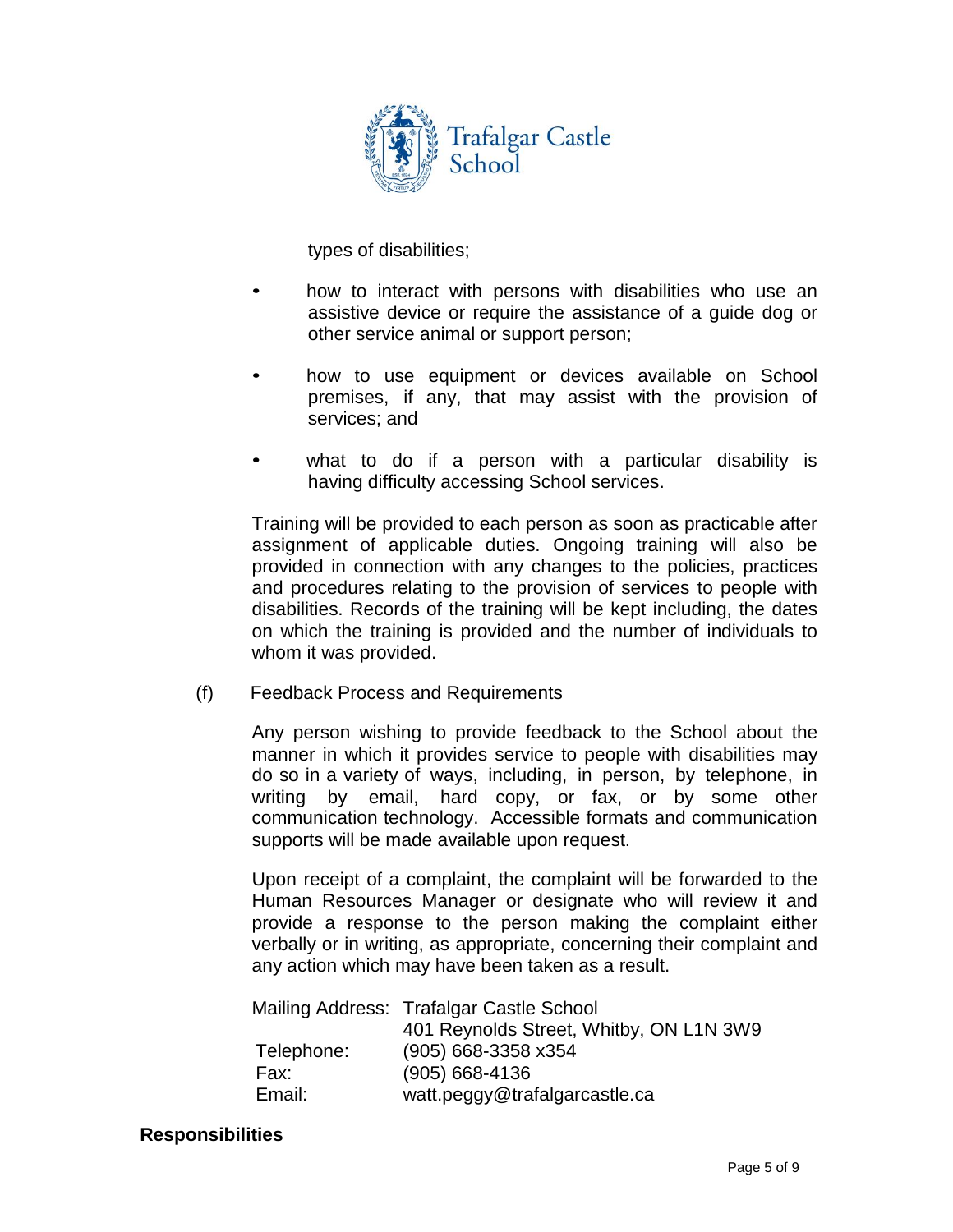

- (a) Board of Governors
	- (i) to consider legislative requirements as well as the School goals of accessibility and customer service for people with disabilities while developing and reviewing School policies.
- (b) Head of School
	- (i) to oversee, monitor and support teachers, managers and other employees in implementing this policy;
	- (ii) to strive to ensure that practices are consistent with the key principles of independence, dignity, integration and equality of opportunity; and
	- (iii) to strive to ensure that the School facilitate excellent customer service for those with disabilities through a variety of appropriate means including, the use of assistive devices, service animals and/or support persons.
- (c) Vice Principal School Life or designate
	- (i) to provide appropriate training/training guidelines for new and current staff, and volunteers, within appropriate timelines;
	- (ii) to report, as required, on this policy to the Ontario government;

and

- (iii) to receive, and deal with, any complaint received as a result of customer service provision to persons with disabilities.
- (d) Managers
	- (i) to comply with and implement the Accessibility Standards for Customer Service Policy;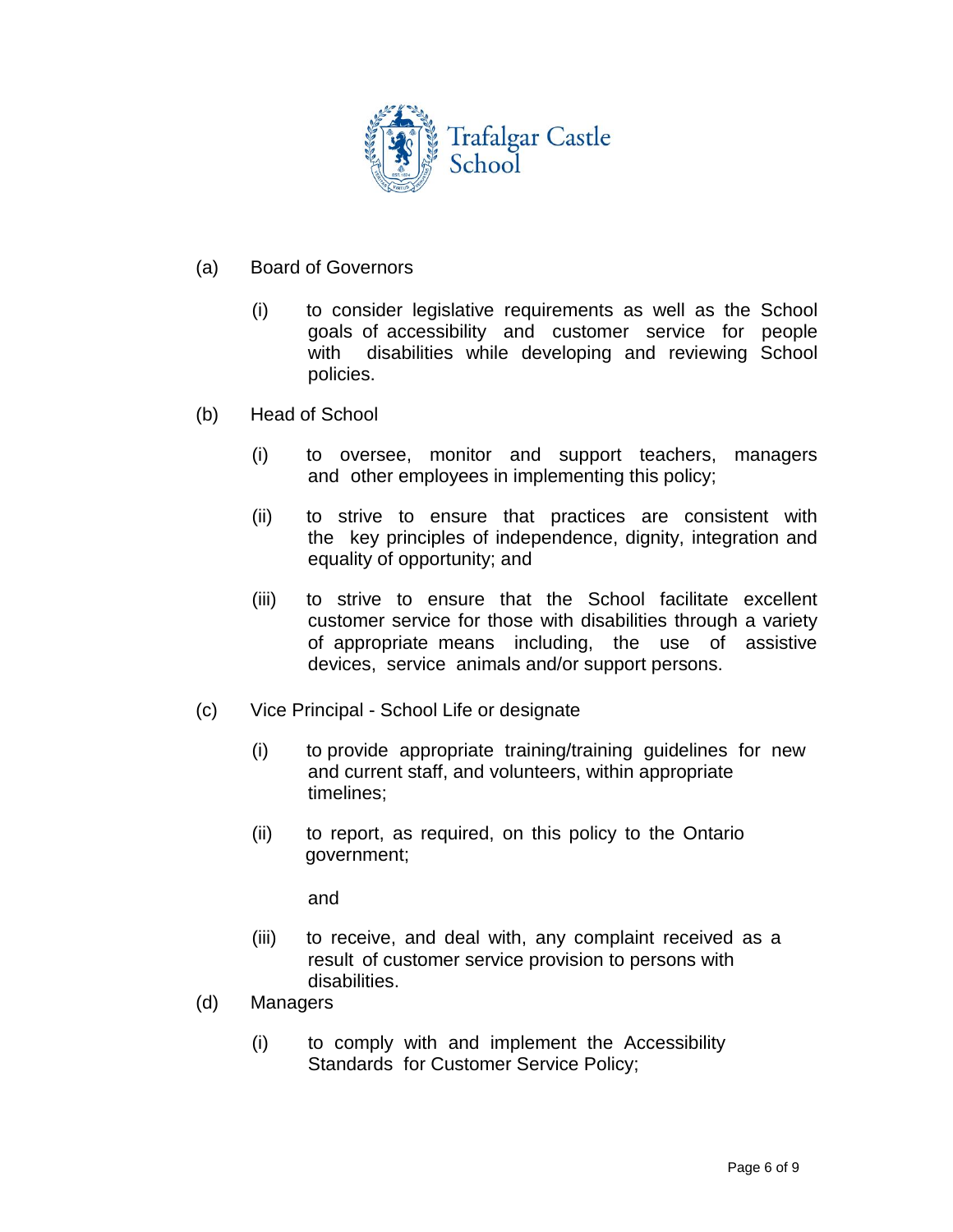

- (ii) to receive requests and feedback from customers with disabilities;
- (iii) to determine, in consultation with the others where necessary, the most appropriate accommodation(s) to provide customer service;
- (iv) to ensure that front-line staff and volunteers interfacing with customers are trained to know the policy and procedures; and
- (v) to ensure that agents or others who are dealing with the public are aware of the policy and procedures.

### **Staff**

- (i) to comply with and support the implementation of the Accessibility Standards for Customer Service Policy and procedures in the School;
- (ii) to participate in required training related to this policy; and
- (iii) to direct feedback from customers regarding the policy to their immediate supervisor.
- (f) Customer
	- (i) to self-identify as having a disability for which they require assistance in accessing School services and communicating such to the appropriate School personnel; and
	- (ii) to collaborate with School staff to determine suitable mode(s) of accommodation/assistance.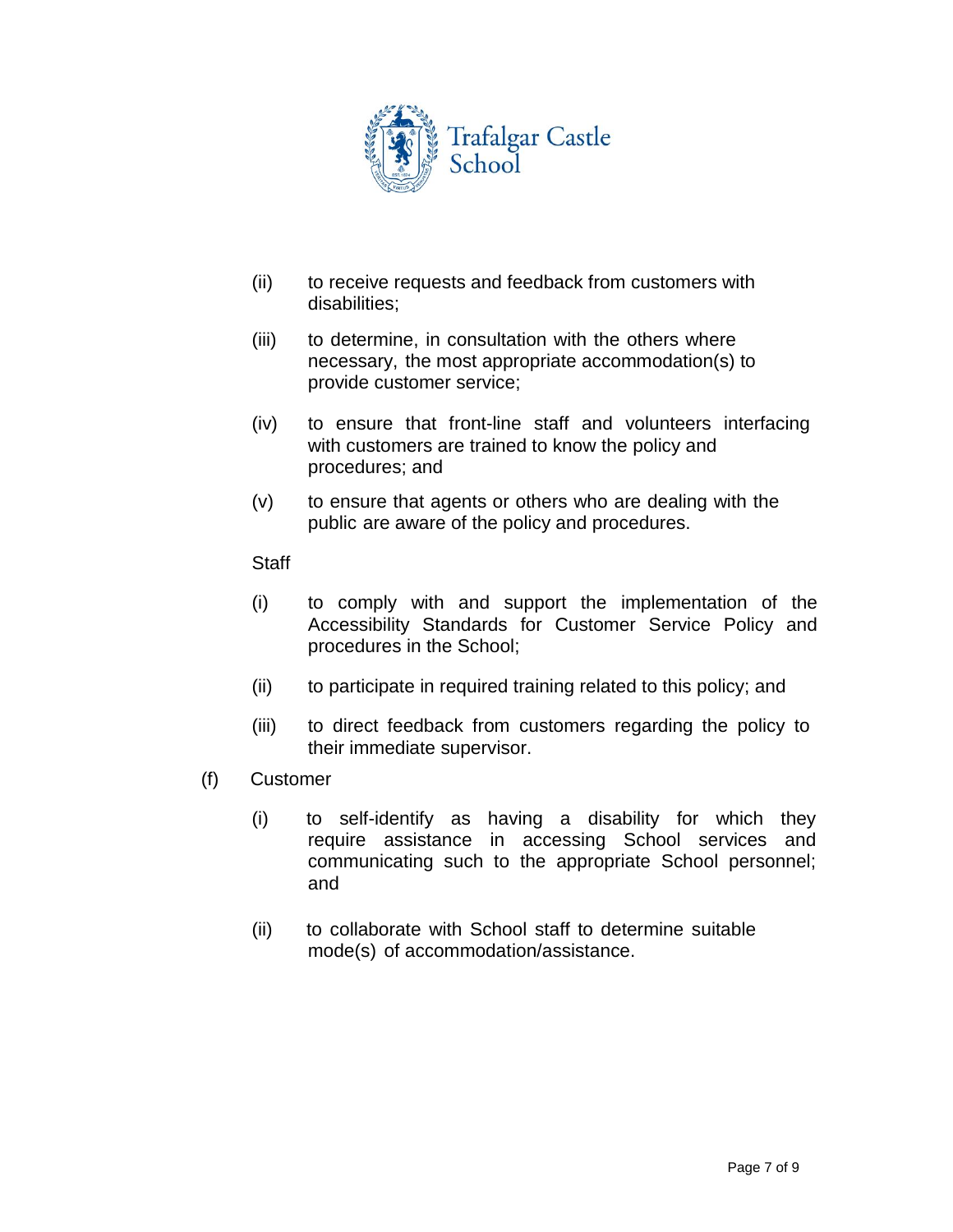

## **TIPS FOR SERVING PEOPLE WITH DISABILITIES**

The School is committed to offering its services in ways that respect the dignity and independence of people with disabilities, and strives to allow people with disabilities to obtain the same services, in the same places and in similar ways as other customers. The following tips may assist in providing excellent customer service, while taking into account a person's disability.

There are a wide variety of disabilities and responding in the most appropriate manner to each person with a disability always requires common sense, patience, respect and a genuine willingness to find the best way to help when serving a person with a disability.

### **1. Match Communication to the Particular Type of Disability**

Communicate with a person with a disability in manner that takes their specific disability into account. Where possible, ask the person directly how to best communicate with them – this may include using alternate formats such as notes, large print, CD or use of Braille.

Always attract a customer's attention before speaking to them. One way to achieve this may be a gentle touch on the shoulder or gently waving your hand. Speak directly to the person with the disability, not their support person. Excellent communication may also require that you step around a counter or desk to provide service to someone with a physical disability. Some instances may require that you speak very slowly, use very clear language and attempt to restrict your questions to yes or no answers, where possible.

In all instances take your cues from the person with the disability – do not assume what they can or cannot do, be patient, give the person your full attention and always respect any specific directions that they provide with regard to how best to meet their own specific needs.

### **2. Service Animals**

Services animals are allowed to go with any person with a disability while they are obtaining services from the School. Where the animal is not allowed by law, other options should be explored. For example, if a guide dog is not allowed in a particular area, someone with low vision or no vision might need someone to guide them while the dog waits in another location. Another option would be to provide the service in another part of